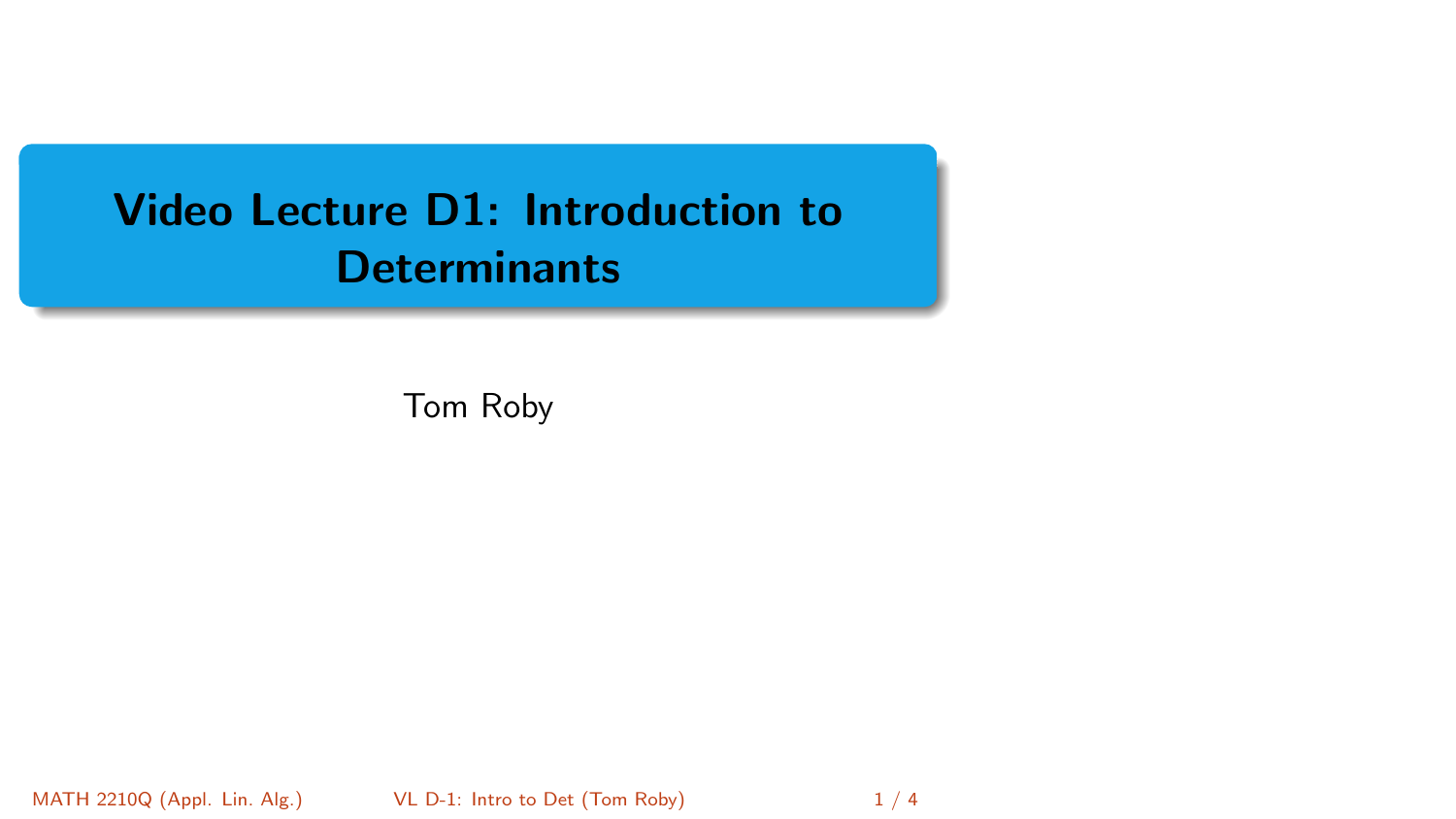## Outline & Objectives

- **•** Memorize the inductive definition of the *determinant* of a square matrix and compute examples.
- **•** Generalize this to the *Laplace expansion*, which computes  $\det A$  by *cofactors*, then analyze how to simplify computations via the choice of which row or column to expand over.
- Leverage this to demonstrate the simple formula for the determinant of a *triangular* matrix.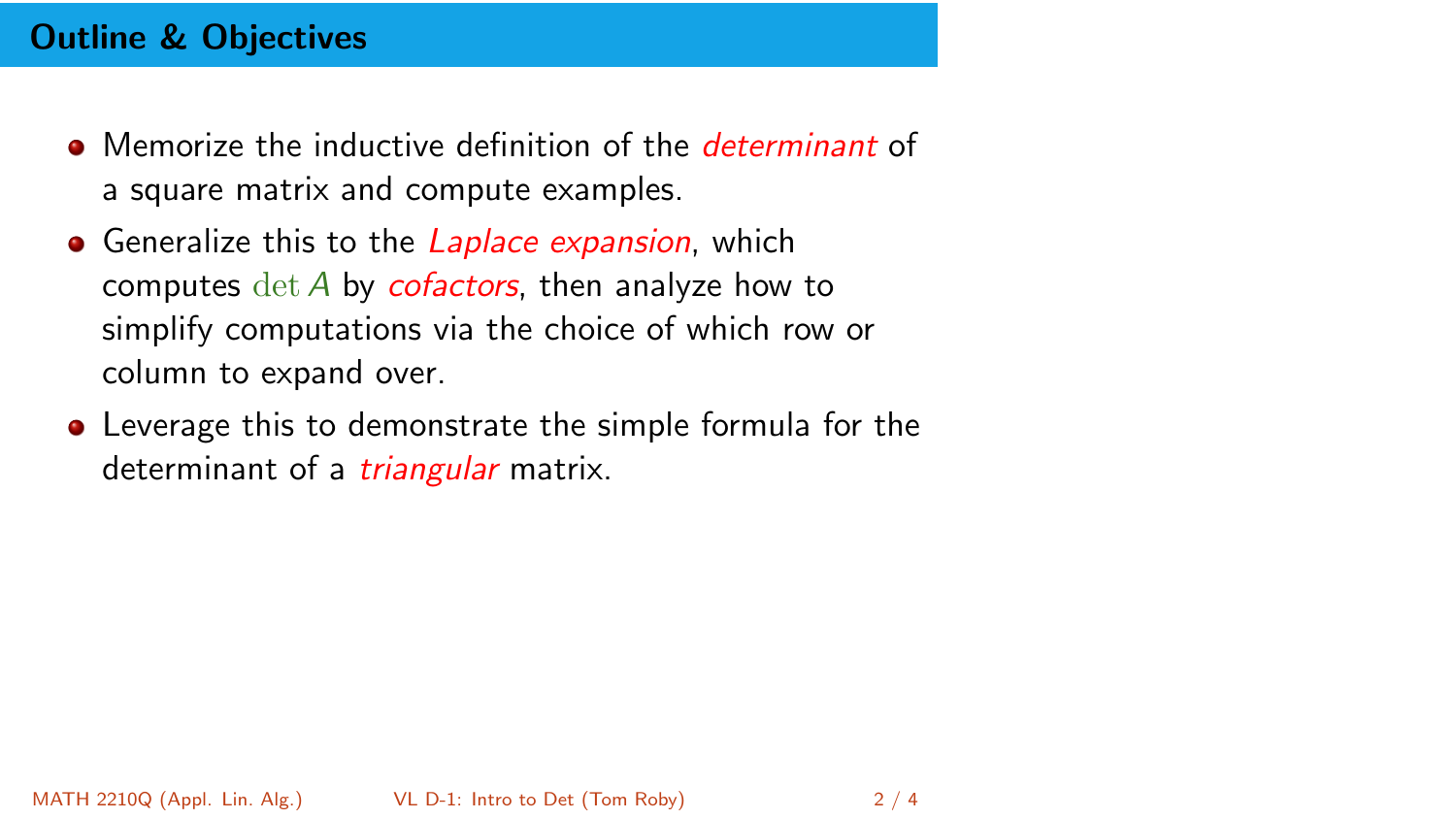## Inductive definition of determinants

#### Definition (Determinant of a square matrix)

For  $A = [a_{ij}] \in \mathbb{R}^{n \times n}$ , let  $A_{k\ell} \in \mathbb{R}^{n-1 \times n-1}$  be A with the  $k$ th row and  $\ell$ th column of A deleted. Set  $\det[a] = a$  and for  $k \ge 2$ 

 $|A| = \det A = a_{11} \det A_{11} - a_{12} \det A_{12} + \ldots + (-1)^{1+n} a_{1n} \det A_{1n}$ 

Т  $\mathbf{I}$ 1 2 3 0 1 4 −1 2 3 1 T

### Definition (Cofactor)

The 
$$
(i, j)
$$
-cofactor of A is  $C_{ij} := (-1)^{i+j} \det A_{ij}$ .

Theorem (Laplace Expansion)

$$
\forall k, \ell, \det A = a_{k1} C_{k1} + \cdots + a_{kn} C_{kn} = a_{1\ell} C_{1\ell} + \cdots + a_{n\ell} C_{n\ell}.
$$

Can compute  $\det A$  by expanding along any row or column!

MATH 2210Q (Appl. Lin. Alg.) [VL D-1: Intro to Det](#page-0-0) (Tom Roby) 3 / 4